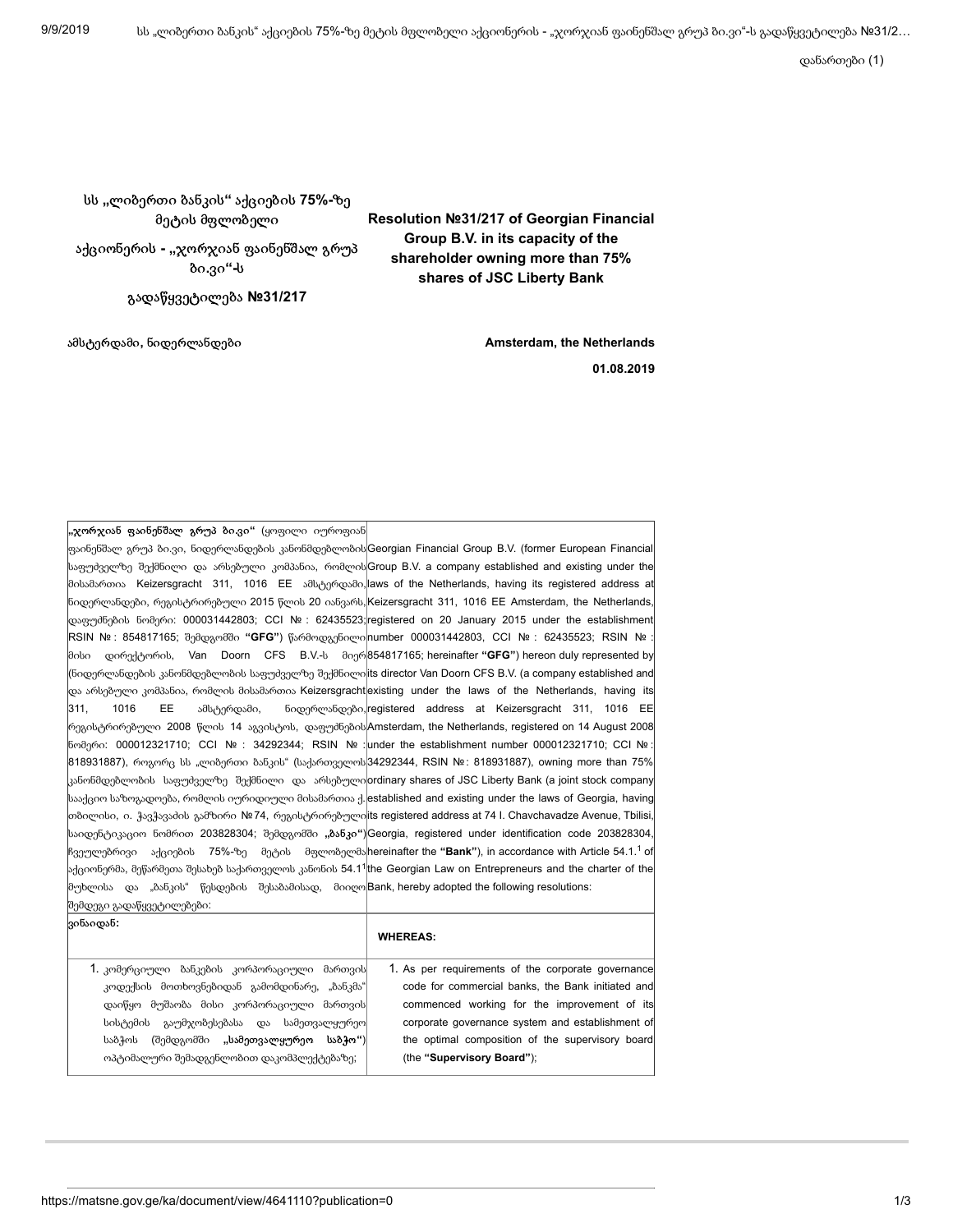| 2. "ბანკი" გეგმავს, აირჩიოს "სამეთვალყურეო საბჭოს"<br>ერთი<br>დამოუკიდებელი<br>წევრი<br>იმის∣<br>კიდევ<br>გათვალისწინებით, რომ დამოუკიდებელი წევრობის<br>კანდიდატი სრულად დააკმაყოფილებს როგორც <br>ბანკის<br>სამეთვალყურეო<br>საბჭოს<br>კომერციული<br>წევრობისთვის<br>შესაფერისობის<br>დადგენილ<br>დამოუკიდებელი<br>კრიტერიუმებს,<br>ისე<br>წევრის<br>სტატუსის<br>განსაზღვრისთვის<br>სავალდებულო/<br>რეკომენდებულ მოთხოვნებს;                       | 2. The Bank hereby intends to elect another<br>independent Supervisory Board member considering<br>that proposed independent candidate will be fully<br>compliant with both the relevant supervisory board<br>membership fit and proper criteria as well as the<br>applicable mandatory/advisory requirements for the<br>determination of the independent status;                                                                                                 |
|------------------------------------------------------------------------------------------------------------------------------------------------------------------------------------------------------------------------------------------------------------------------------------------------------------------------------------------------------------------------------------------------------------------------------------------------------|-------------------------------------------------------------------------------------------------------------------------------------------------------------------------------------------------------------------------------------------------------------------------------------------------------------------------------------------------------------------------------------------------------------------------------------------------------------------|
| შესაბამისად გადაწყდა:                                                                                                                                                                                                                                                                                                                                                                                                                                | <b>HEREBY RESOLVE AS FOLLOWS:</b>                                                                                                                                                                                                                                                                                                                                                                                                                                 |
| 1. იმის<br>გათვალისწინებით,<br>რომ<br>საქართველოს<br>აღნიშნულის<br>ეროვნული<br>ბანკი<br>იქნება<br>არ<br>საბჭოს"<br>წინააღმდეგი,<br>"სამეთვალყურეო<br>დამოუკიდებელ წევრად ოთხი წლის ვადით არჩეულ<br>იქნეს:                                                                                                                                                                                                                                            | 1. To elect the following person, subject to the no<br>objection from the National Bank of Georgia, as the<br>independent member of the Supervisory Board with<br>a four-year term:                                                                                                                                                                                                                                                                               |
| მაგდა მაღრაძე, საქართველოს მოქალაქე, პირადი<br>ნომერი 01007002180, დაბადებული 1977 წლის 04<br>ნოემბერს, მცხოვრები ქ. თბილიში, ს. ჭიაურელის ქ.<br>11, ბინა 14;                                                                                                                                                                                                                                                                                        | Magda Magradze, a citizen of Georgia, personal<br>identification number 01007002180, born on 04<br>November 1977, residing at Tbilisi, S. Chiaureli<br>Street Nº11, apt 14;                                                                                                                                                                                                                                                                                       |
| 2. მაგდა<br>მაღრაძის<br>ყოველთვიური<br>დარიცხული<br>ხელფასი განისაზღვროს 2,500 აშშ<br>დოლარის<br>ოდენობით, რომლის გადახდაც მოხდება "ბანკის"<br>სახელფასო პოლიტიკის შესაბამისად;                                                                                                                                                                                                                                                                      | 2. To determine Magda Magradze's gross monthly<br>salary at 2,500 US Dollar, payable in accordance<br>with the Bank's payroll policy;                                                                                                                                                                                                                                                                                                                             |
| 3. "GFG"-ის მიერ შემოწმებულ იქნა "სამეთვალყურეო.<br>საბჭოს" დამოუკიდებელი წევრის თანამდებობაზე <br>ასარჩევი კანდიდატის შესახებ ინფორმაცია, იგი<br>აკმაყოფილებს საქართველოს ეროვნული ბანკის<br>პრეზიდენტის 2014 წლის 17 ივნისის № 50/04<br>ბრძანებით დამტკიცებული "კომერციული ბანკების<br>ადმინისტრატორთა შესაფერისობის კრიტერიუმების<br>შესახებ დებულებით" დადგენილ შესაფერისობის<br>კრიტერიუმებს და წარდგენილი ინფორმაცია არის<br>უტყუარი და ზუსტი; | 3. GFG has examined the information related to the<br>Supervisory<br>independent<br>Board<br>membership<br>candidate and she is in full compliance with the<br>requirements determined under the "Regulation on<br>Fit and Proper Criteria for the Administrators of a<br>Commercial Bank" approved under the decree<br>Nº 50/04 issued by the President of the National<br>Bank of Georgia on 17 June 2014 and the<br>information provided is full and accurate; |
| 4. უფლებამოსილება მიენიჭოს "ბანკის" გენერალური<br>დირექტორის<br>მოვალეობის<br>შემსრულებელს,<br>განახორციელოს<br>წინამდებარე<br>დოკუმენტით <br>მიღებული გადაწყვეტილებები და ხელი მოაწეროს<br>აღნიშნული გადაწყვეტილებების შესასრულებლად <br>საჭირო ნებისმიერ და ყველა დოკუმენტს, მათ<br>შორის, უზრუნველყოს "სამეთვალყურეო საბჭოში"<br>მომხდარი ცვლილებების რეგისტრაცია შესაბამის<br>მარეგისტრირებელ ორგანოში.                                          | 4. To approve and authorise the acting Chief Executive<br>Officer of the Bank to implement the resolutions<br>made herein and sign any and all documents for<br>successful implementation of such resolutions<br>including the registration of the changes in the<br>Supervisory Board with the relevant registration<br>authority.                                                                                                                               |
|                                                                                                                                                                                                                                                                                                                                                                                                                                                      |                                                                                                                                                                                                                                                                                                                                                                                                                                                                   |